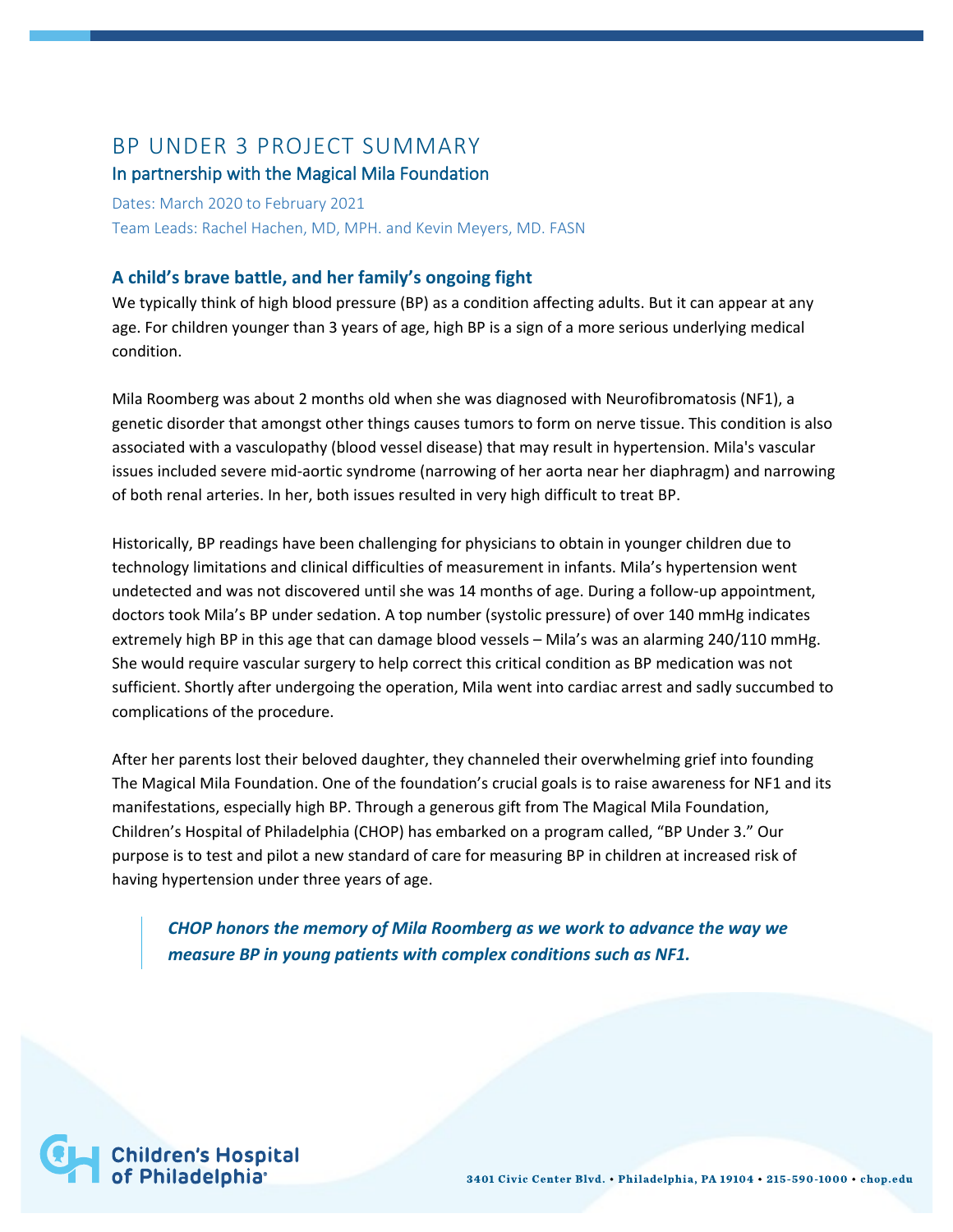

# BP identification in high-risk populations

Children under the age of three, with conditions that have a high risk of associated hypertension, are also at greater risk of suffering long-term effects of disease and even death. Accurate blood pressure measurement is essential for diagnosing hypertension, and for the appropriate evaluation and early initiation of disease management. It is also essential to accurately identify children within these risk categories as being normotensive (normal blood pressure).

There are many categories of children under the age of three who are at risk of having elevated blood pressure. Per the 2017 American Academy of Pediatrics (AAP) guidelines, these include children with congenital heart disease, renal disease, solid-organ transplant, bone-marrow transplant, various categories of neonatal issues (for example, less than 32 week's gestation and use of umbilical artery lines) and many genetic conditions (such as NF1, Alagille syndrome, Turner syndrome and Williams syndrome). Improved identification of hypertension in these children has the potential to reduce the likelihood of target organ damage to the brain, heart, and kidneys. Accurate BP measurement will also help correctly identify children under 3 years in these risk categories who have normal BP.

### Welch-Allyn<sup>®</sup> device evaluation & approval: March 2020 to September 2021

The Dynamap $\circledR$  is an automated BP measurement device that is industry-approved for use in children of all ages. However, it is fraught with issues. The device takes the BP after the cuff is inflated, which results in discomfort. If there is any movement from the child, Dynamap® will not record the BP. It will then pump the cuff to an even higher pressure which leads to greater discomfort. The machine also requires power cycling between each new child's BP measurement.

Due to the limitations of the Dynamap $\circledast$ , we are evaluating the use of the Welch-Allyn $\circledast$  machine, another industry-approved automated BP measurement device approved for use in children above the

# **Children's Hospital<br>of Philadelphia**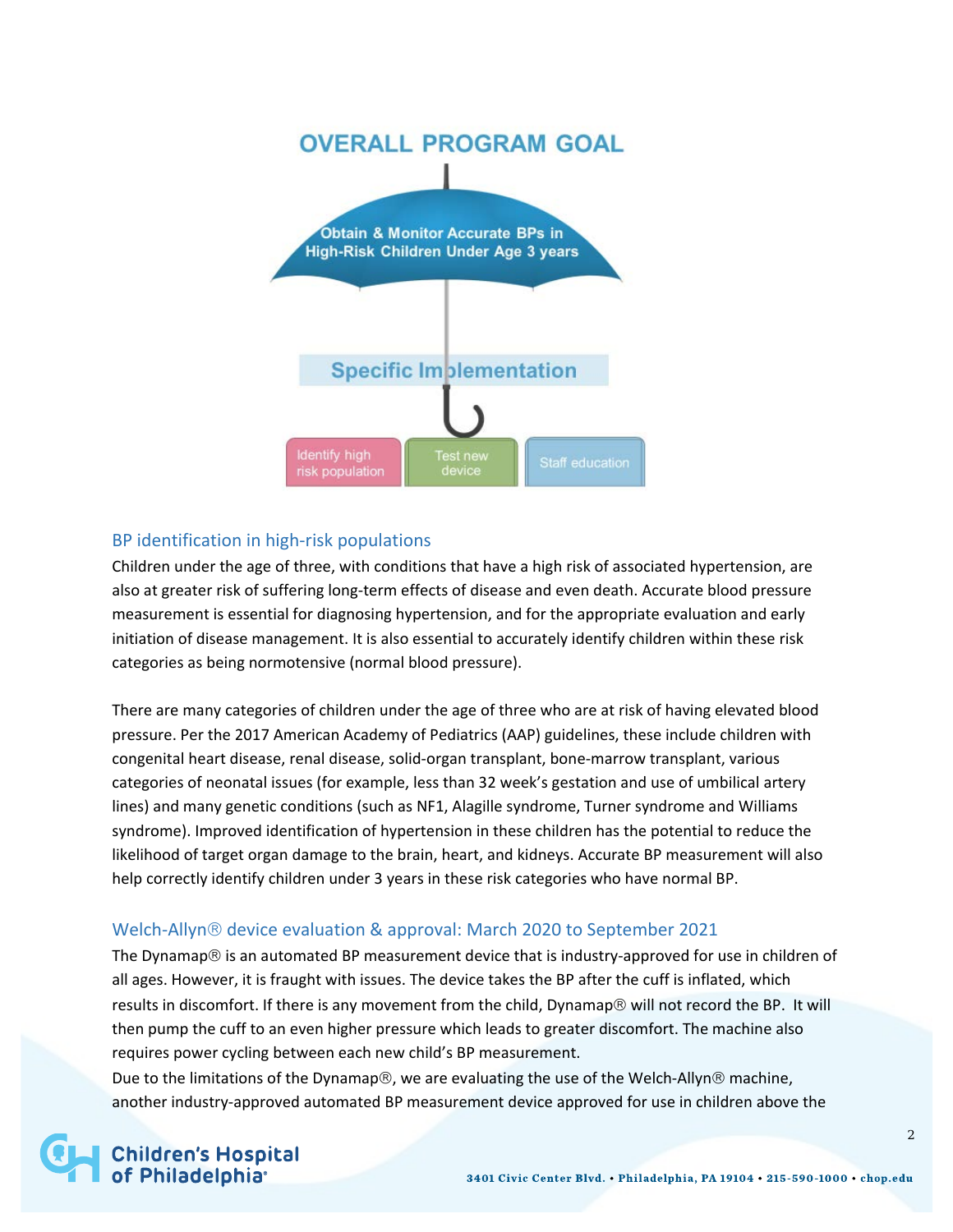age of three years. To evaluate the Welch-Allyn® machine, our team first ran a study within CHOP's Main and Buerger Sedation Units. We compared the Welch-Allyn® device with the automated GE machine, which is used to monitor BP of children who are sedated. We took BP one minute apart using both machines after the child was sedated and recorded their values. This was done to minimize BP variation and measurement error. We created a detailed validation process flow for use in the sedation unit. We then recorded BP measurements with a REDCap data capture tool.

From March 2020 through November 2020, collected BPs from approximately 58 sedated patients under the age of three:

| The Welch-Allyn® Validation Data - Full Cohort (n=58) |                                               |          |            |  |  |
|-------------------------------------------------------|-----------------------------------------------|----------|------------|--|--|
|                                                       | <b>Automated BP Machine</b>                   |          |            |  |  |
|                                                       | <b>Mean</b>                                   | Std. Dev | Range      |  |  |
| <b>Systolic</b>                                       | 93.98                                         | 10.64    | 73-118     |  |  |
| <b>Diastolic</b>                                      | 52.68                                         | 7.04     | 41-77      |  |  |
|                                                       |                                               |          |            |  |  |
|                                                       | <b>Welch Allyn</b>                            |          |            |  |  |
| <b>Systolic</b>                                       | 89.72                                         | 9.02     | 68-115     |  |  |
| <b>Diastolic</b>                                      | 55.84                                         | 7.84     | 38-79      |  |  |
|                                                       |                                               |          |            |  |  |
|                                                       | <b>Difference (Automated-Welch)</b>           |          |            |  |  |
| <b>Systolic</b>                                       | 4.258                                         | 9.45     | `-20 to 27 |  |  |
| <b>Diastolic</b>                                      | $-3.19$                                       | 6.79     | `-19 to 13 |  |  |
|                                                       |                                               |          |            |  |  |
|                                                       | <b>Absolute Difference (Automated -Welch)</b> |          |            |  |  |
| <b>Systolic</b>                                       | 8.08                                          | 6.42     | $0 - 27$   |  |  |
| <b>Diastolic</b>                                      | 6.16                                          | 4.24     | $0 - 19$   |  |  |

We presented the data to the CHOP Device Committee for their review on the use of the Welch-Allyn® BP device in children under three. In December 2020, the committee approved the Welch-Allyn® device to begin real-time data collection for children of this age category in nephrology, neurofibromatosis, and

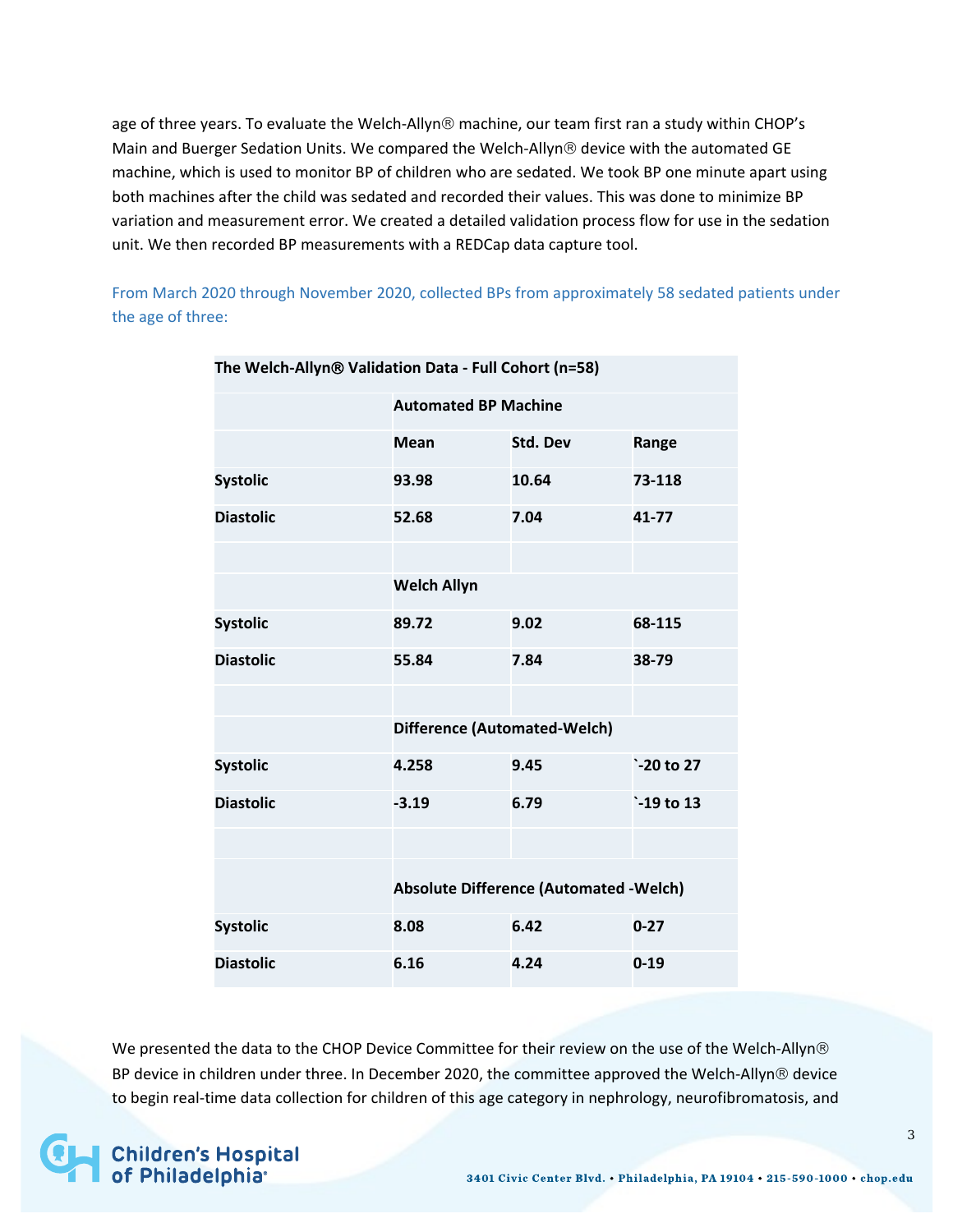neonatal follow-up outpatient clinics. The committee further requested data for sedated children under age one as the smallest group of children on whom there was data.

The process of collecting real-time data is now underway. Concurrently, we are working to standardize this process. We provided physicians, nurses, and MAs (medical assistants) educational training on the proper use of the Welch-Allyn® machine for children under three. For example, Nephrology and Neurofibromatosis clinics use distraction toys to calm and minimize patient movement during BP measurement.

In September 2021, medical device committee approved implementation of the Welch-Allyn® machine for use in Subspecialty care and Outpatient clinics for use in the under 3-year-old age group. All CHOP Outpatient Primary Care clinics are equipped with Welch-Allyn machines and appropriate size of machine cuffs for children under the age of three.

Our long-term vision is to extend the utilization of the Welch-Allyn<sup>®</sup> device to all outpatient Subspecialty and Specialty care areas at CHOP.

### Staff education: September 2020 to December 2021

The goal of our education component is to provide MAs and nurses within all Specialty Care clinics the skills they need to ensure they can accurately measure BP in children less than 3 years of age. To help us achieve this, we created educational training videos, slides, posters and ID badge cards for MAs and other clinical staff, made possible through the generosity of The Magical Mila Foundation.



 *Photos of the posters. The Welch-Allyn automated device is shown in the lower part of the left panel.*

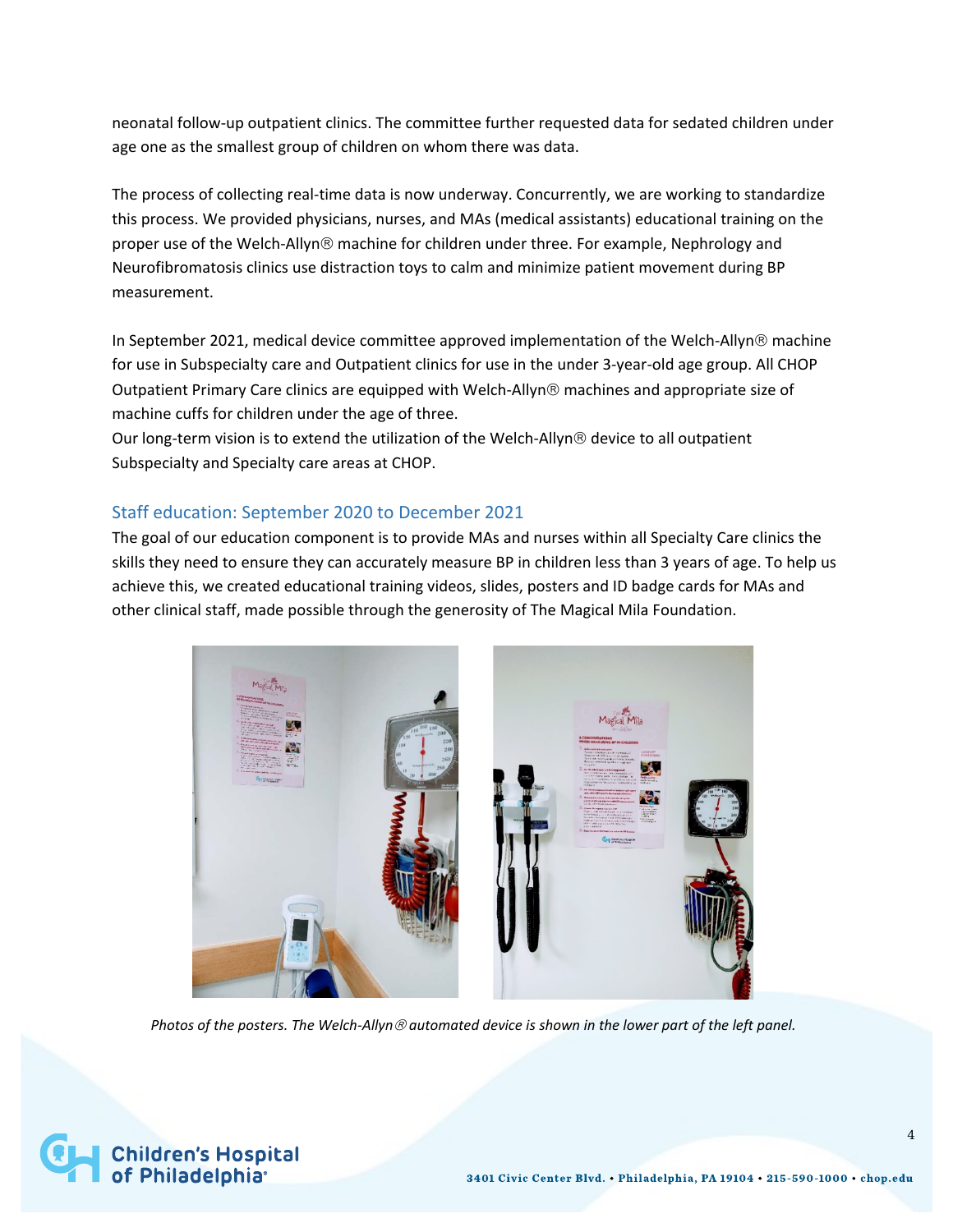| The<br>agical<br>$\gamma$ ila<br>L<br>Foundation            |
|-------------------------------------------------------------|
| <b>TIPS FOR TAKING BP UNDER 3</b>                           |
| BPs always in right upper arm<br>(unless MD asks otherwise) |
| Choose correct cuff, never over clothing                    |
| Children under 3, sit in parent's lap                       |
| Take time to calm-pacifier, video, snack                    |
| Arm at level of heart                                       |

| Children's Hospital<br>  of Philadelphia <sup>"</sup><br><b>SCREENING BP VALUES REQUIRING</b><br><b>FURTHER EVALUATION</b> |                                 |    |  |  |  |
|----------------------------------------------------------------------------------------------------------------------------|---------------------------------|----|--|--|--|
| AGE<br>(YEARS)                                                                                                             | <b>BLOOD PRESSURE</b><br>(mmHg) |    |  |  |  |
| 1                                                                                                                          | 98                              | 54 |  |  |  |
| $\overline{2}$                                                                                                             | 100                             | 56 |  |  |  |
| 3                                                                                                                          | 101                             | 60 |  |  |  |
| 4                                                                                                                          | 102                             | 62 |  |  |  |
| 5                                                                                                                          | 103                             | 64 |  |  |  |
| 6                                                                                                                          | 105                             | 66 |  |  |  |
| $\overline{7}$                                                                                                             | 106                             | 68 |  |  |  |
| 8                                                                                                                          | 107                             | 69 |  |  |  |
| 9                                                                                                                          | 107                             | 70 |  |  |  |
| 10                                                                                                                         | 108                             | 72 |  |  |  |
| 11                                                                                                                         | 110                             | 74 |  |  |  |
| 12                                                                                                                         | 113                             | 75 |  |  |  |
| $\geq 13$                                                                                                                  | 120                             | 80 |  |  |  |

#### *Front and back photo of the ID badge*

In our training video, we explain the purpose behind the BP Under 3 and demonstrate the proper technique to accurately utilize the Welch-Allyn® device in children under three. Child Life Specialists created voice-over slides highlighting a variety of distraction techniques appropriate for children of this age. In addition, we distributed a special ID badge throughout centers at CHOP Main, Buerger and Wood that illustrates six key points to remember when obtaining BP in children under, three per AAP guidelines.

While we aimed to complete education for all Specialty Care clinics and extend training to Primary Care, we experienced unforeseen delays due to COVID-19. Despite these unprecedented challenges, we held two successful educational fairs and training for about 30 MAs at the CHOP Main, Buerger, Wood and Seashore locations.

In December 2021, Re-educaiton through fairs were conducted. About three skill fairs were held and open to all Medical assistants. One of the skill stations included education on vitals, which included a presentation of the Mila video, Dr. Meyer's BP tutorial video, and the review of use of comfort holds and distraction techniques. Also, MAs and nurses received online education at Primary care sites, totaling 366 staff members. A webinar was provided for physicians, totaling 49 physicians. The MMF provided 2000 educational badge guides to taking BP, as well as providing wall posters.

We worked with nursing to edit standard operating procedure for obtaining BPs under the age of three. All education materials and webinars are now posted on the CHOP community page and are accessible to all CHOP staff.

**Children's Hospital<br>of Philadelphia**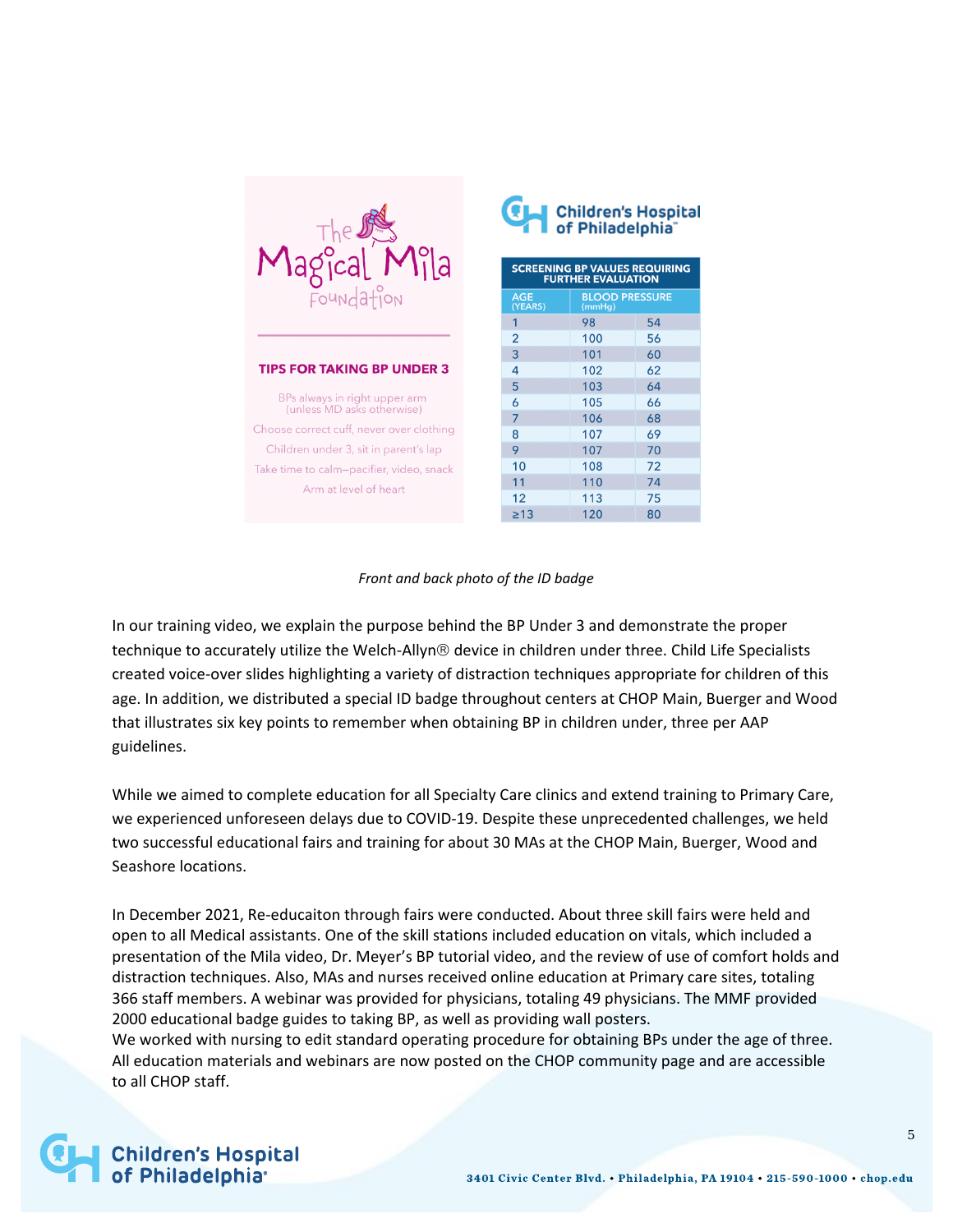Our long-term vision is to monitor compliance and to provide ongoing education for all medical staff so that BP under 3 is sustainable in years going forward (in perpetuity).

#### BP record keeping: February 2021 to January 2022

One of our goals is to improve BP record keeping by creating EPIC (electronic medical record keeping system) interventions to minimize errors, help identify high risk populations, and generate an EPIC alert signal to remind clinicians to obtain BP in children under three.

In February 2021, the Primary care stakeholders agreed to implement an alert system in EPIC. By June 2021, received approval from EPIC committee to move forward and create an alert system specifically in Outpatient Primary care clinics. The purpose of this EPIC alert is to identify children under three at their well childcare (WCC) visit who are at increased (high) risk of hypertension. When these children come-in for a WCC visit, an alert is populated for medical assistants to obtain a BP. The medical assistant then takes the BP and records it within this alert along with appropriate comment. If the BP is high, then there is second alert populated for the primary care physician to retake the BP and recommend the appropriate follow-up.

This EPIC intervention will allow the clinical team to consistently monitor and document BPs in high-risk children seen in general pediatric clinics so there can be direct additional testing and/or referrals to Specialist Care.

| LP<br>$\circ$                                           | Char History (C) Roo <b>(E)</b> Review Enter <b>Co</b> Plan <b>C</b> , Wra<br>SnapShot                                                                                                                            |  |                          | <b>Def</b> Ord             |  |  |
|---------------------------------------------------------|-------------------------------------------------------------------------------------------------------------------------------------------------------------------------------------------------------------------|--|--------------------------|----------------------------|--|--|
| P, Leena                                                | SnapShot                                                                                                                                                                                                          |  |                          |                            |  |  |
| Female, 26 month old,<br>9/9/2019                       | ○ A H H R SnapShot 日 Overview 日 Vitals & I/O 日 Plan of Care 日 Index<br>deal.                                                                                                                                      |  |                          |                            |  |  |
| MRN: 87001146<br>CSN: 8700021667                        | <b><i><del></del></i></b> Problem List ₹                                                                                                                                                                          |  |                          | <b>COVID-19 Response F</b> |  |  |
| O Search                                                | Neurofibromatosis, peripheral, NF1<br>Morroy Douganned                                                                                                                                                            |  | <b>Clinical Pathways</b> | Bioresponse @CHOP          |  |  |
| and a series of the<br>D Patient needs a BP check       |                                                                                                                                                                                                                   |  |                          |                            |  |  |
| <b>UP Needs upleated binit,</b><br>record vitals today. | This patient has a Problem List diagnoses that requires a blood pressure reading with a Welsch Allen cuff on the<br>$^\mathrm{\textregistered}$<br>RIGHT arm in a calm child BEFORE taking the height and weight. |  |                          |                            |  |  |
| This patient has a VFC<br>insurance.                    | The following actions are recommended:                                                                                                                                                                            |  |                          |                            |  |  |
| No PCP                                                  | Document: Please enter reading or add a comment                                                                                                                                                                   |  |                          |                            |  |  |
| Coverage: None<br>Allamian Mat an Eila                  |                                                                                                                                                                                                                   |  | $\mathbf{r}$             |                            |  |  |

EPIC *Alert*

In addition to the CHOP specific EPIC alert, the EPIC Nationwide Nephrology Committee approved the threshold ranges for blood pressure in children under the age of 1 year. Previously infants under the age of one year did not have a BP threshold set-up in EPIC. This threshold will now enable physicians make informed decisions if the BP is above this threshold in children under 1 year of age.

Our plan is to incorporate this data into our BP under 3 dashboard so we can continue to monitor if accurate BPs are being obtained and acted upon, if high.

#### Dashboard creation:

This tool is now live and is linked to the electronic medical record (EPIC). We will use it to monitor and track in real-time when BP is taken in a child under 3 years of age, when BP is repeated at the right time

# **Children's Hospital<br>of Philadelphia**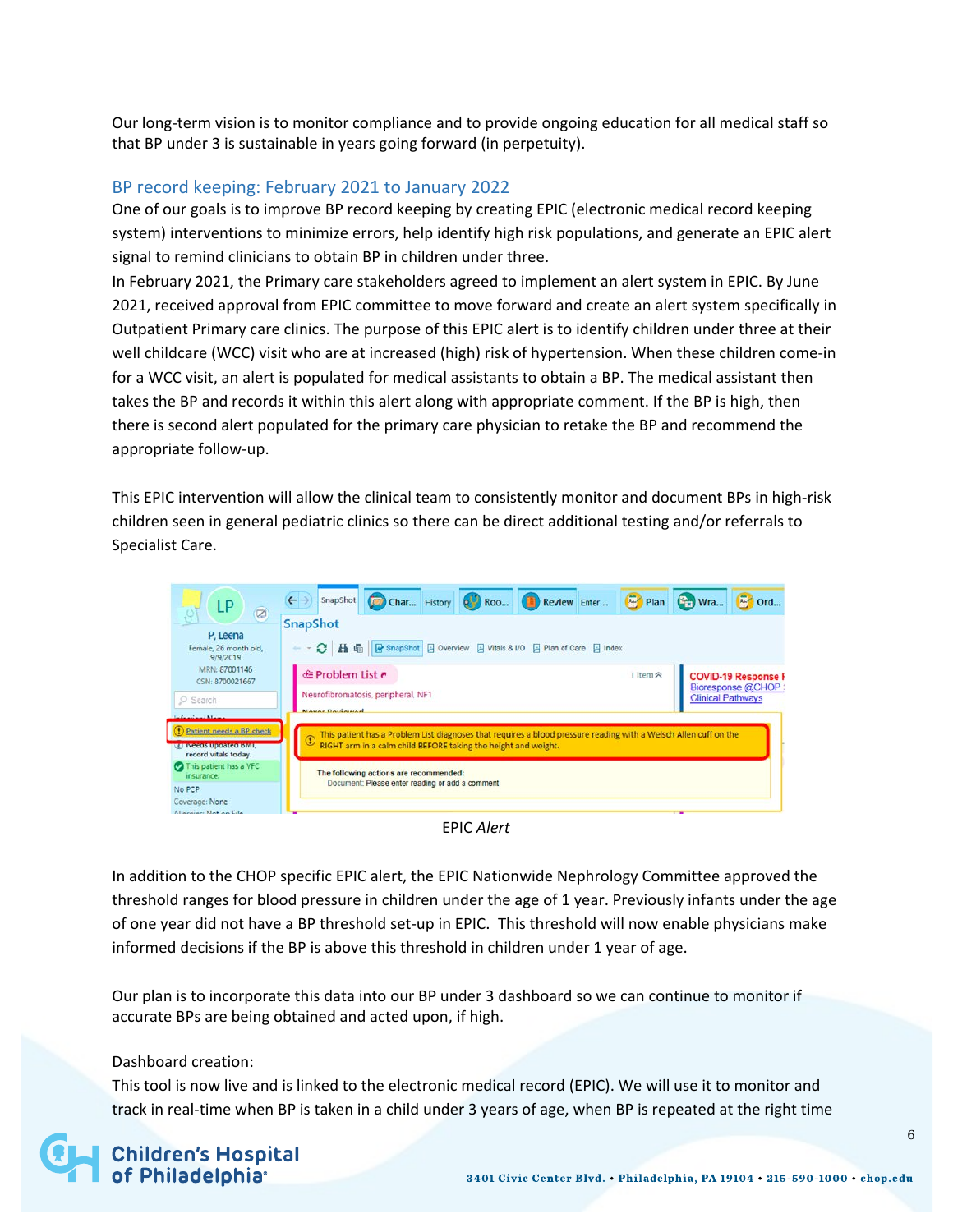and when BP is taken in the correct way. The data can be viewed collated or viewed per individual site and can show graphically the change of measurement practices over time.



#### *Dashboard with metrics*

Feb. 2021, BP measurements started to go-up due to Primary care stakeholder's engagement in BP Under 3 initiative. Dec. 2022, there is an increase in numbers of BP measurements due to EPIC alert golive.<br>Measures over time



*Photocopy of graph from BP under 3 dashboards*

#### Our next steps

For the next 15 months, we envision the following advancements to current projects:

Use of the Welch-Allyn® device in Specialty Care: We will continue to assess the impact of the Welch-Allyn® device in clinical practice to improve accurate BP measurements in children under the age of three years. We also want to extend utilization of Welch-Allyn® device in all Specialty Care sites.

Staff education: We will continue to train staff in all the Specialty Care clinics to advance skills, improve competency and increase adherence to AAP 2017 guidelines for measurement of BP in children under 3 years of age.

We will consistently document BPs in high-risk patients seen in general pediatric clinics so we can direct additional testing and/or referrals to Specialist Care.